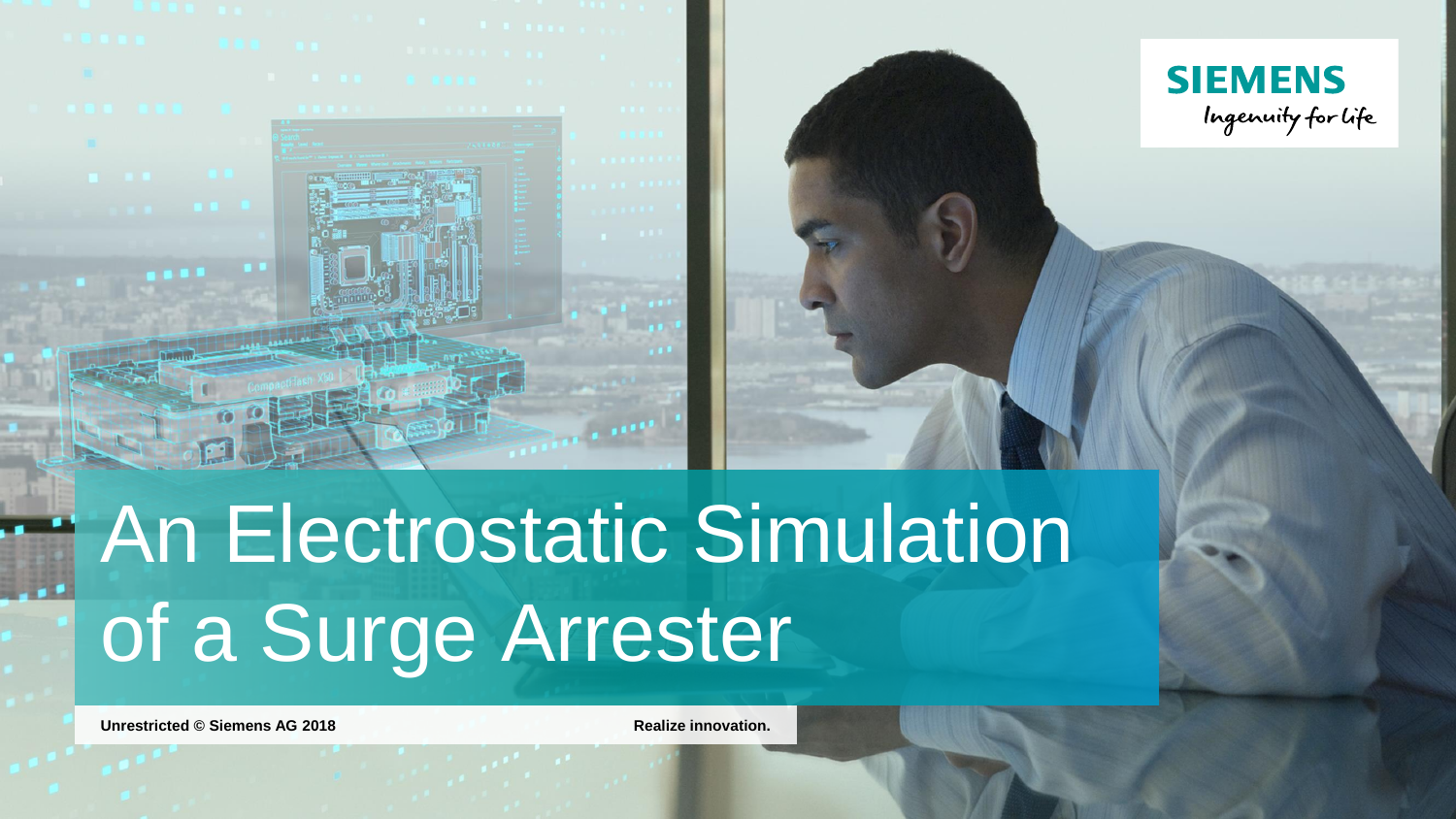#### An Electrostatic Simulation of a Surge Arrester

This surge arrester example is based on a document from the International Electrotechnical Commission: "Guide for the determination of voltage distribution along the length of metal-oxide surge arresters". The ElecNet simulation presented here was compared to results provided in this document.

This surge arrester has 2 grading rings. It is formed of 2 electrodes: one at the top formed by a conducting metal rod and 2 conducting metal grading rings, and the other at the bottom forming the pedestal of the surge arrester.

The potential of the top electrode and grading rings was set to 333 kV. The potential of the pedestal was set to 0. In between the 2 electrodes there are metal-oxide resistors surrounded by a porcelain housing. Metal disks separate the resistor-porcelain units.

The outer radial boundary of the model was set to ground potential. The metaloxide resistors were given a relative permittivity of 800, while a permittivity of 5 was chosen for the porcelain housings.





Unrestricted © Siemens AG 2018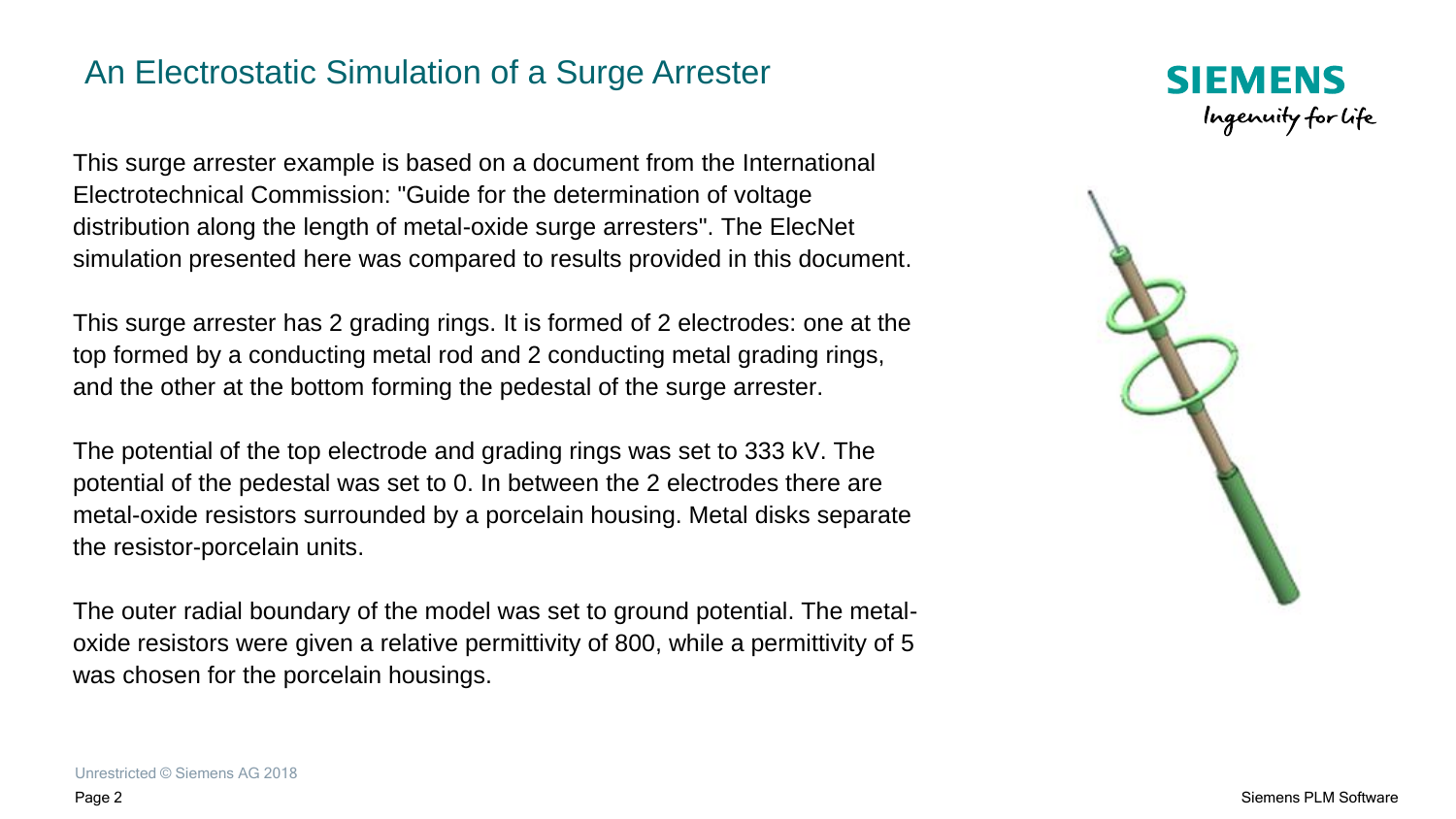# POTENTIAL FIELD AND ELECTRIC FIELD INTENSITY





Contour plot of the potential field, as well as a shaded region plot of the electric field intensity of the surge arrester as simulated in ElecNet.

Unrestricted © Siemens AG 2018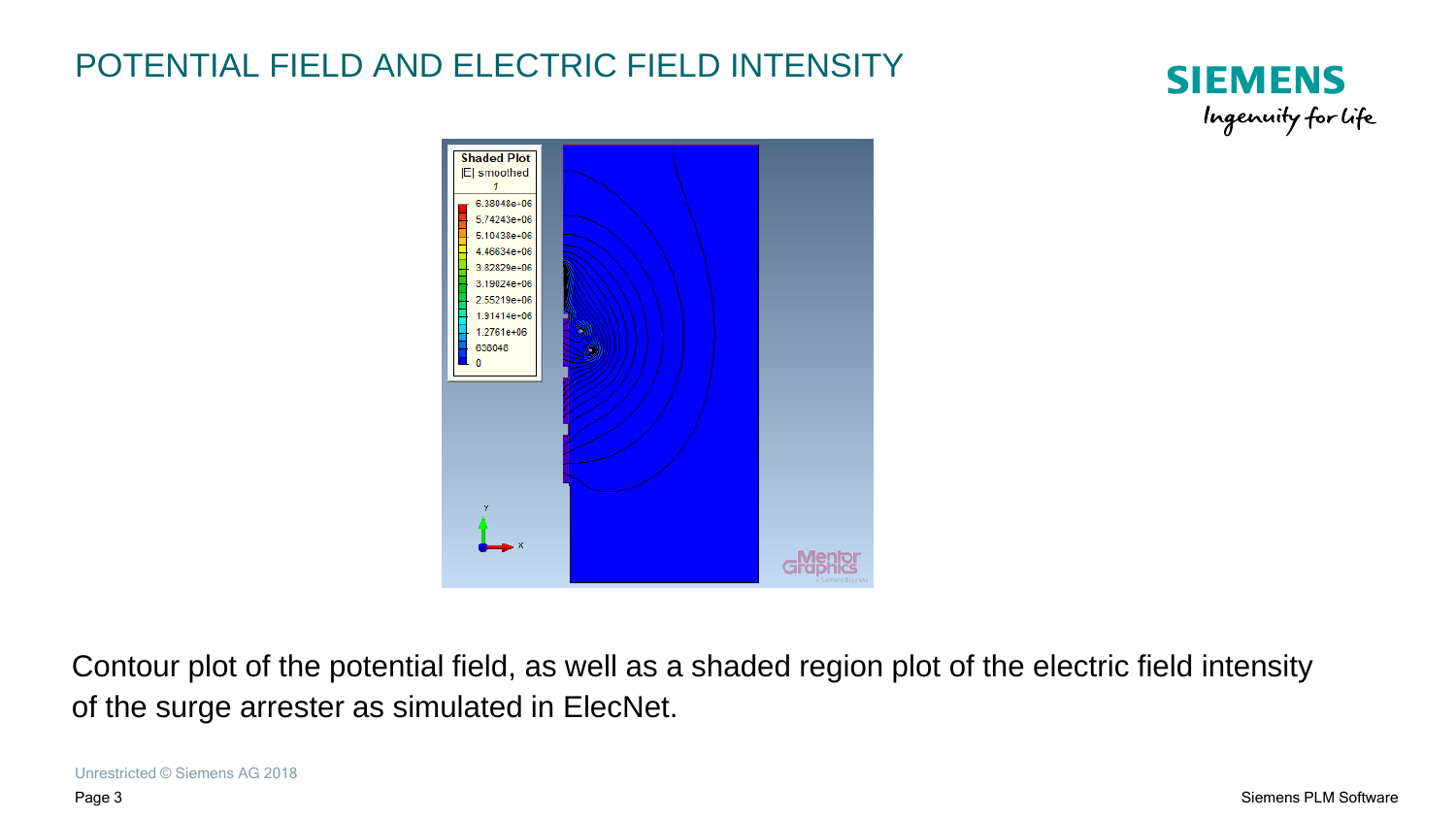## CLOSER INSPECTION OF THE FIELDS





A magnified view of the electric field intensity and of the contours of constant potential in the region of the top electrode is shown here.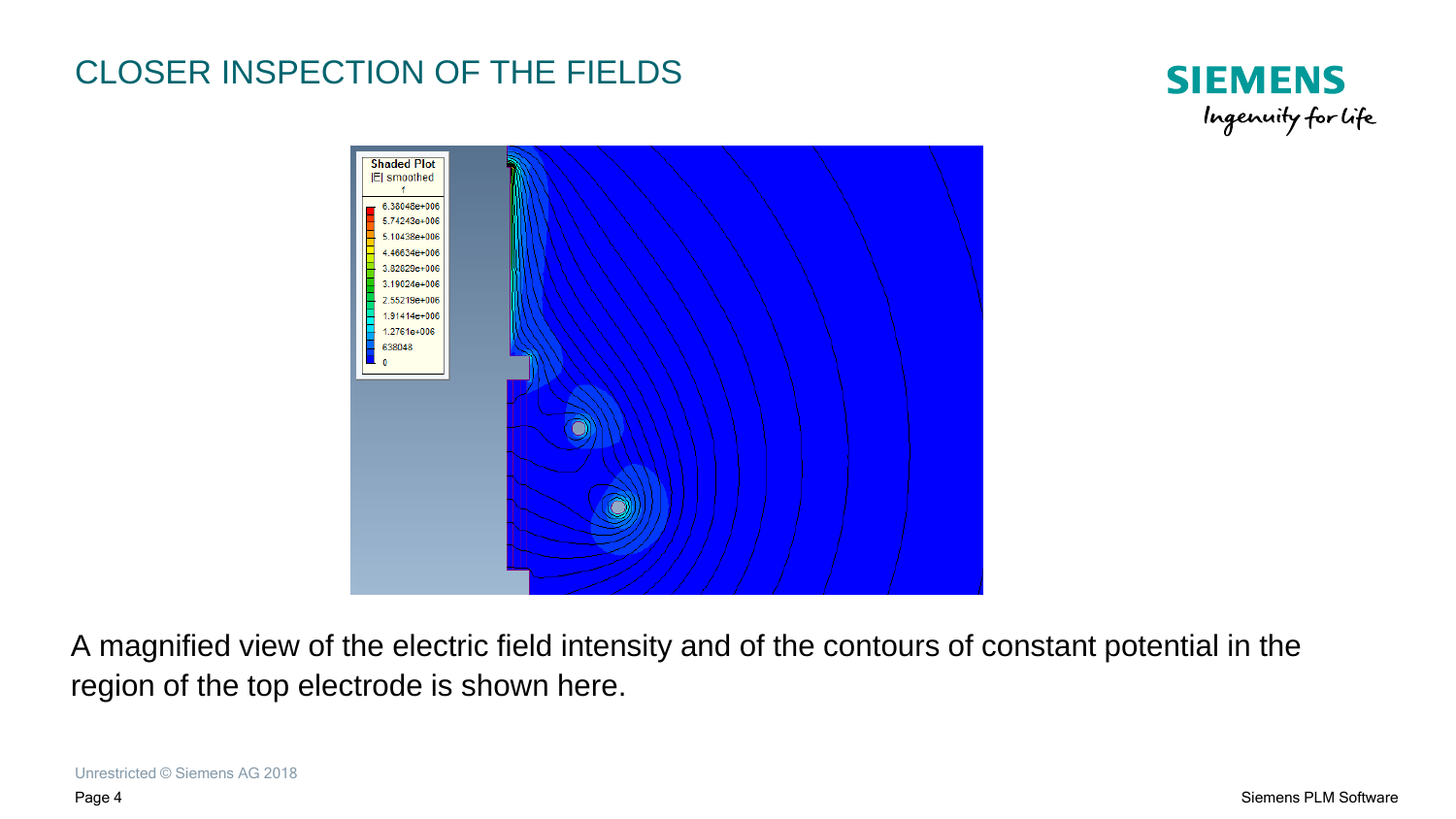#### VOLTAGE STRESS





This graph displays the voltage stress, as a function of position, along the length of the metaloxide resistor chain, measured midway between the center and the surface of the resistor.

Unrestricted © Siemens AG 2018